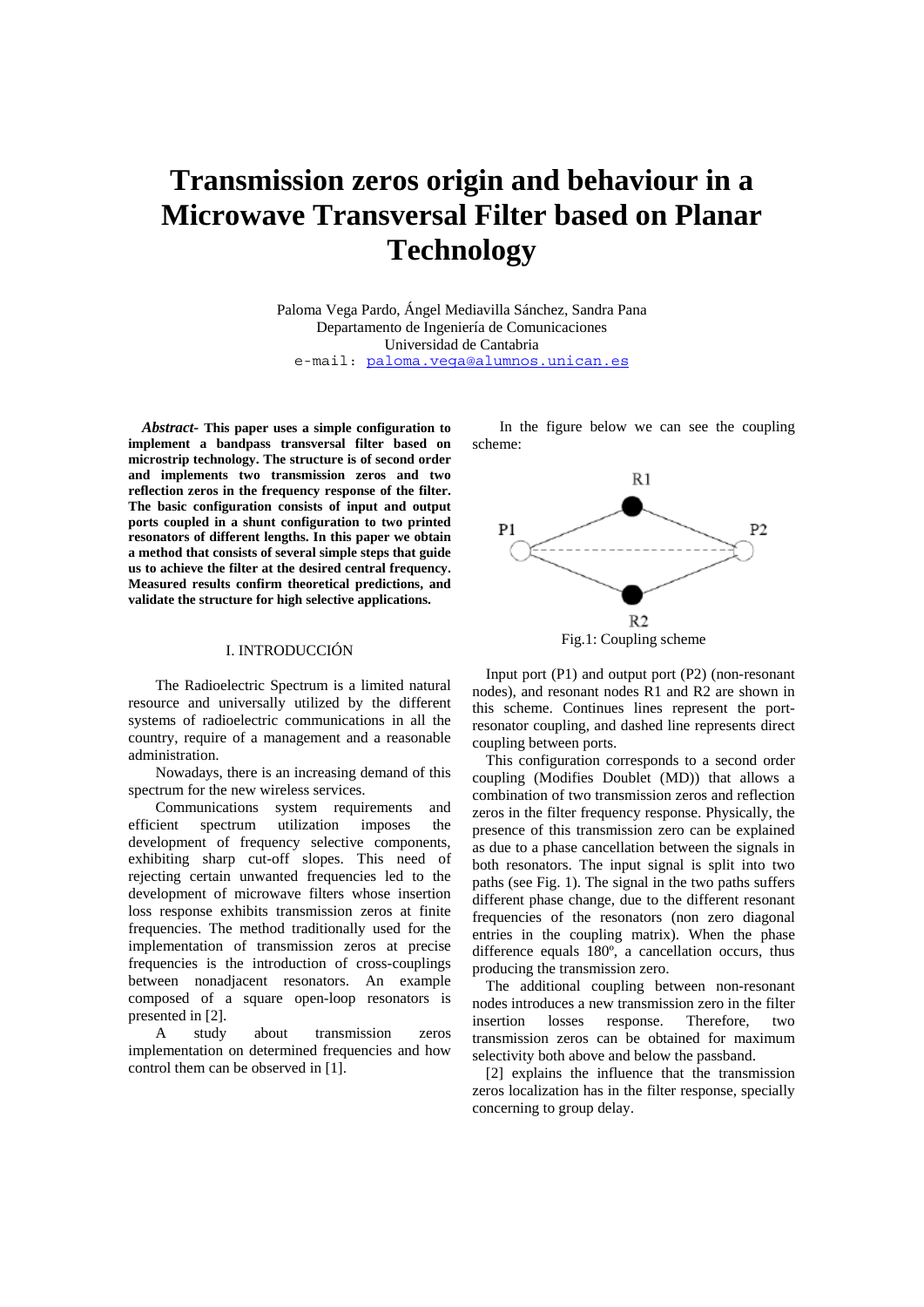The analysed structure will be used in the development of this paper. It consists in input and output lines in shunted configuration, which are coupled to two open loop resonators. These resonators have different lengths and a capacitive coupling between non-resonant nodes.

#### II. THEORY

As we have seen before the input signal is split into two paths (see Fig. 1). The signal in the two paths suffers different phase change, due to the different resonant frequencies of the resonators (non zero diagonal entries in the coupling matrix). When the phase difference equals 180º, a cancellation occurs, thus producing the transmission zero.

In this kind of technology the wavelength is a very important parameter and it will help us to control the filter behaviour regarding to its physical dimensions.

The wavelength in microstrip lines is given by the expression below:

$$
\lambda_g = \frac{\lambda}{\sqrt{\varepsilon_{\text{eff}}}} = \frac{c}{f\sqrt{\varepsilon_{\text{eff}}}}
$$

c: light speed,  $3.10^8$  m/s, f: Centre frequency, Hz,  $\varepsilon$ <sub>eff</sub>: Substrate effective permittivity.

Also the electric length given by the bends must be considered. It can be obtained with the next equation.

$$
\phi = \beta \cdot I = \frac{2\pi}{\lambda_g} \cdot I
$$

 $\phi$ : Phase, rad.,  $\beta$ : Phase constant., l: Equivalent electric length.

#### III. IMPLEMENTATION

The studied structure is displayed in the figure below:



Fig.2: Structure

It consists in input and output lines coupled to two open-loop resonators of different lengths. Also cross coupling between non-adjacent resonators become visible, and it produces a second transmission zero that can be used to obtain a high selectivity at both sides of the passband. Furthermore, a capacitive coupling between non-resonant nodes can be obtained by bending the input and output lines as shown in figure 2.

The input signal is divided in two paths. The signal in the two paths suffers different phase change, due to the different resonant frequencies of the resonators.

The interaction between signals in both paths produces the energy cancelation required in a determined frequency, obtaining the transmission zero required.

Thus the most important dimensional parameters in this structure are the resonators lengths, which approximated values are  $\lambda$ g and  $\lambda$ g/2 long at the centre frequency. Tuning these lengths, the energy cancellation and, therefore, the transmission zero, occur near the central frequency, achieving an abrupt difference between transition and pass bands.

On the other hand the coupling lengths will determine the filter centre frequency, being the correct one  $\lambda$ g/12. In this way we can obtain a method that consists of several simple steps that guide us to achieve the filter at the desired central frequency.

- 1. Choose of the central frequency.
- 2. Get the effective dielectric permittivity.
- 3. Calculation of the microstrip wavelength:

$$
\lambda_g = \frac{\lambda}{\sqrt{\varepsilon_{\text{eff}}}} = \frac{c}{f\sqrt{\varepsilon_{\text{eff}}}}
$$

4. The total lengths are obtained in relation with wavelength.

$$
R1 = \lambda g/2
$$
  
\n
$$
R2 = \lambda g
$$
  
\n
$$
L1 = \lambda g/12
$$

5. The equations that define the filter dimensions are:

- R1=2·L1+2·L2+L3+4·Lbend
- R2=2·L1+2·L4+L3+4·Lbend

L3=2·L1+Laux1+Laux2+2·w+So

6. Calculation of the electrical length produce by bends:

$$
\phi = \beta \cdot I = \frac{2\pi}{\lambda_g} \cdot I
$$

- 7. Tune w (line width) in order to maintain the impedance 50Ω.
- 8. Define an auxiliary lengths and gaps so, s1 and s2.